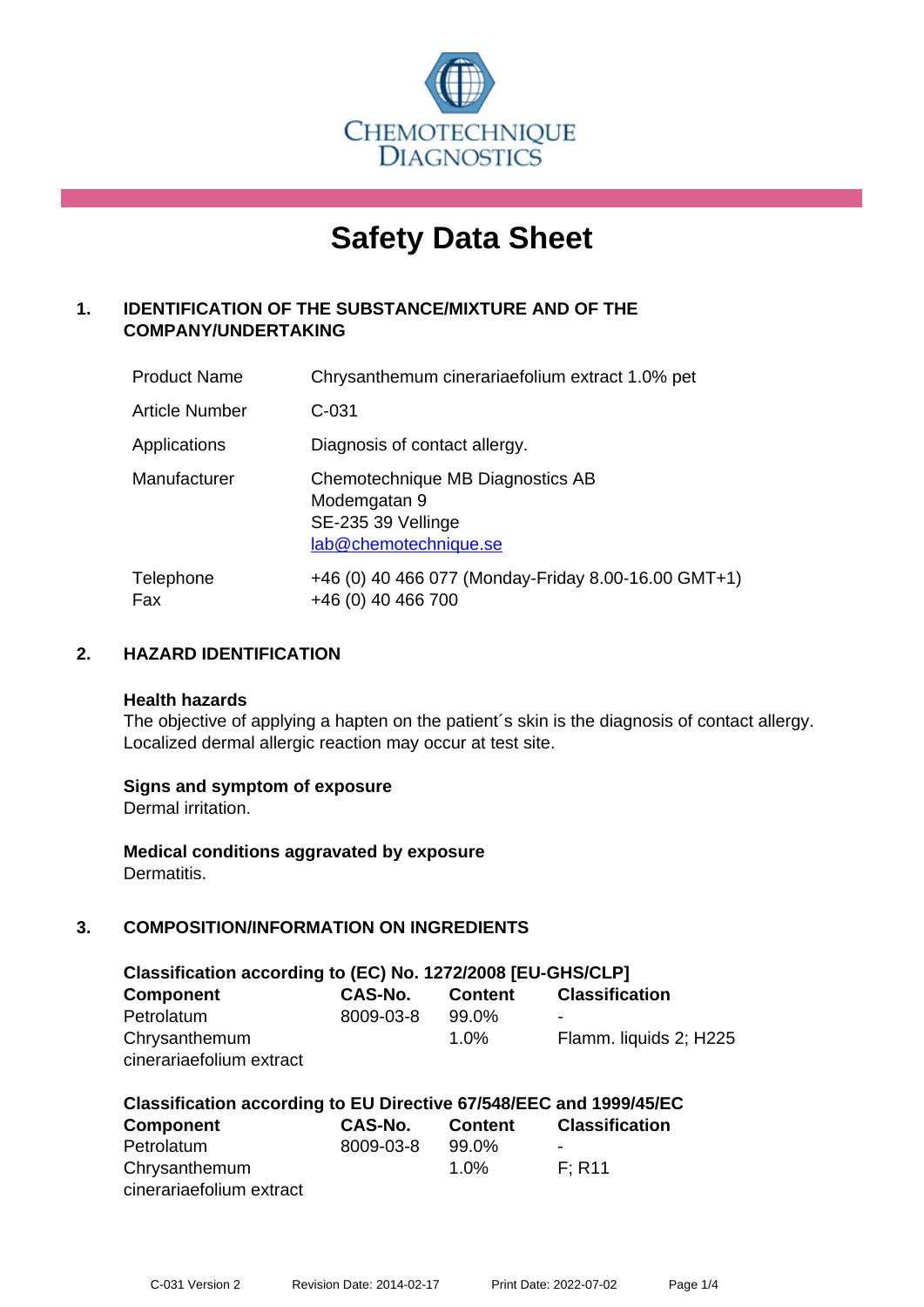## **4. FIRST AID MEASURES**

## **Emergency and first aid procedures**

Obtain medical attention.

# **5. FIRE-FIGHTING MEASURES\***

#### **Suitable extinguish media**

CO2, powder or water spray. Fight larger fires with water spray or alcohol resistant foam.

# **For safety reasons unsuitable extinguishing agents**

Water with full jet.

## **Special protective equipment for fire-fighters**

Wear self-contained respiratory protective device. Wear fully protective suit.

\*Data is shown for petrolatum only

## **6. ACCIDENTAL RELEASES MEASURES**

**Steps to be taken if material is released or spilled** Contain and place in a closed container.

# **7. HANDLING AND STORAGE**

**Precautions to be taken in handling and storage** Store dark at 5-8°C. Avoid extended exposure to light. FOR EXTERNAL USE ONLY.

# **8. EXPOSURE CONTROLS/PERSONAL PROTECTION**

**Respiratory protection** Not required.

**Ventilation** Local exhaust.

**Protective gloves** Disposal gloves.

#### **Eye protection** Not required with normal use.

## **Work/Hygienic practices**

Wash hands after each use.

## **9. PHYSICAL AND CHEMICAL PROPERTIES**

Odour Fragrance

Appearance Light Brown Semi-solid

Melting point\* 50-55° C Flash point\*  $>100^{\circ}$ C

Boiling point\* No data available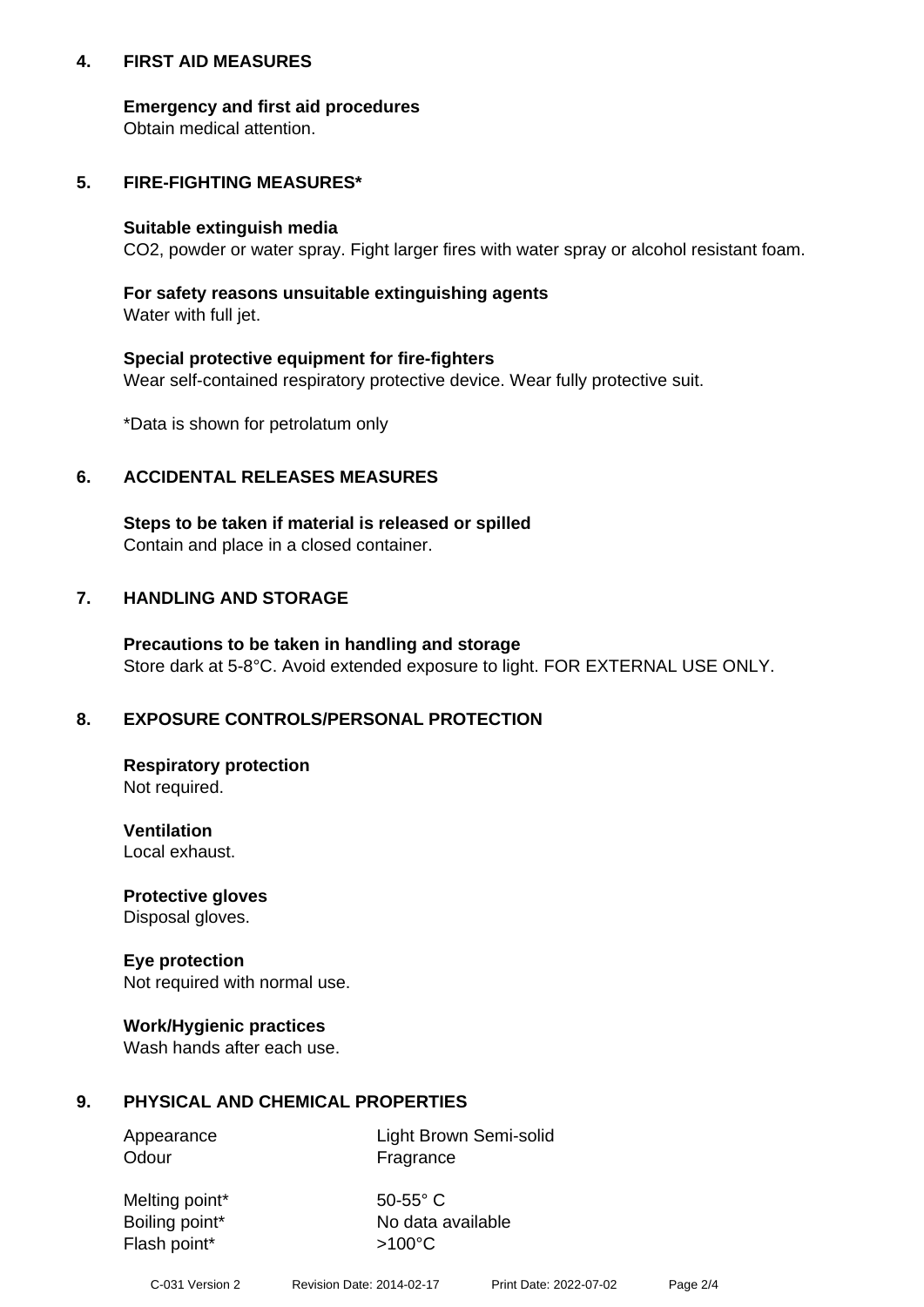Density\* No data available. Solubility in/Miscibility with Water\*

Self ignition\* Product does not self ignite. Danger of explosion\* Product does not present an explosion hazard. Insoluble

\*Data is shown for petrolatum only

# **10. STABILITY AND REACTIVITY**

#### **Incompability**

May react with strong oxidizing agents.

#### **Stability**

Stable at recommended storage conditions.

#### **Hazardous byproducts**

Combustion may generate CO, CO2 and other oxides.

**Hazardous polymerization**

Will not occur.

## **11. TOXICOLOGICAL INFORMATION**

No data available.

## **12. ECOLOGICAL INFORMATION**

No data available.

## **13. DISPOSAL CONSIDERATIONS**

#### **Waste disposal method**

Comply with federal, state/provincial and local regulation.

#### **14. TRANSPORT INFORMATION**

Not dangerous goods.

## **15. REGULATORY INFORMATION**

The classification is according to the latest editions of the EU lists, and extended by company and literature data.

#### **16. OTHER INFORMATION**

#### **Text of H-statements and R-phrases mentioned in Section 3**

| Flamm. liquids 2 | Flammable liquids (Category 2)     |
|------------------|------------------------------------|
| H <sub>225</sub> | Highly flammable liquid and vapour |
| -F               | Flammable                          |
| <b>R11</b>       | Highly flammable                   |
|                  |                                    |